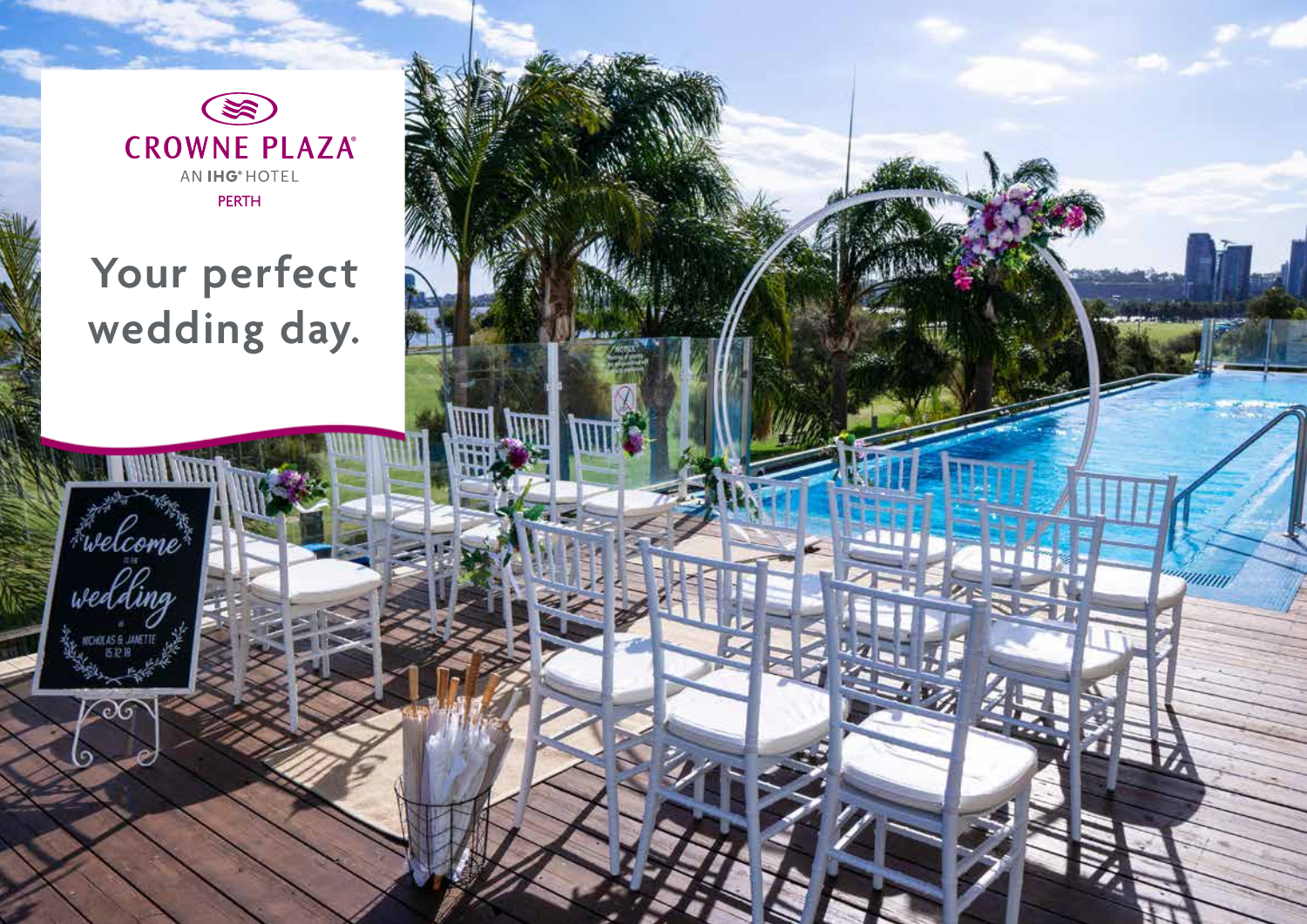

# Contents.

| $\overline{3}$ |
|----------------|
| 4              |
| 6              |
| $\overline{7}$ |
| 8              |
| 9              |
| 10             |
| 11             |
| 12             |
| 13             |
| 14             |
| 15             |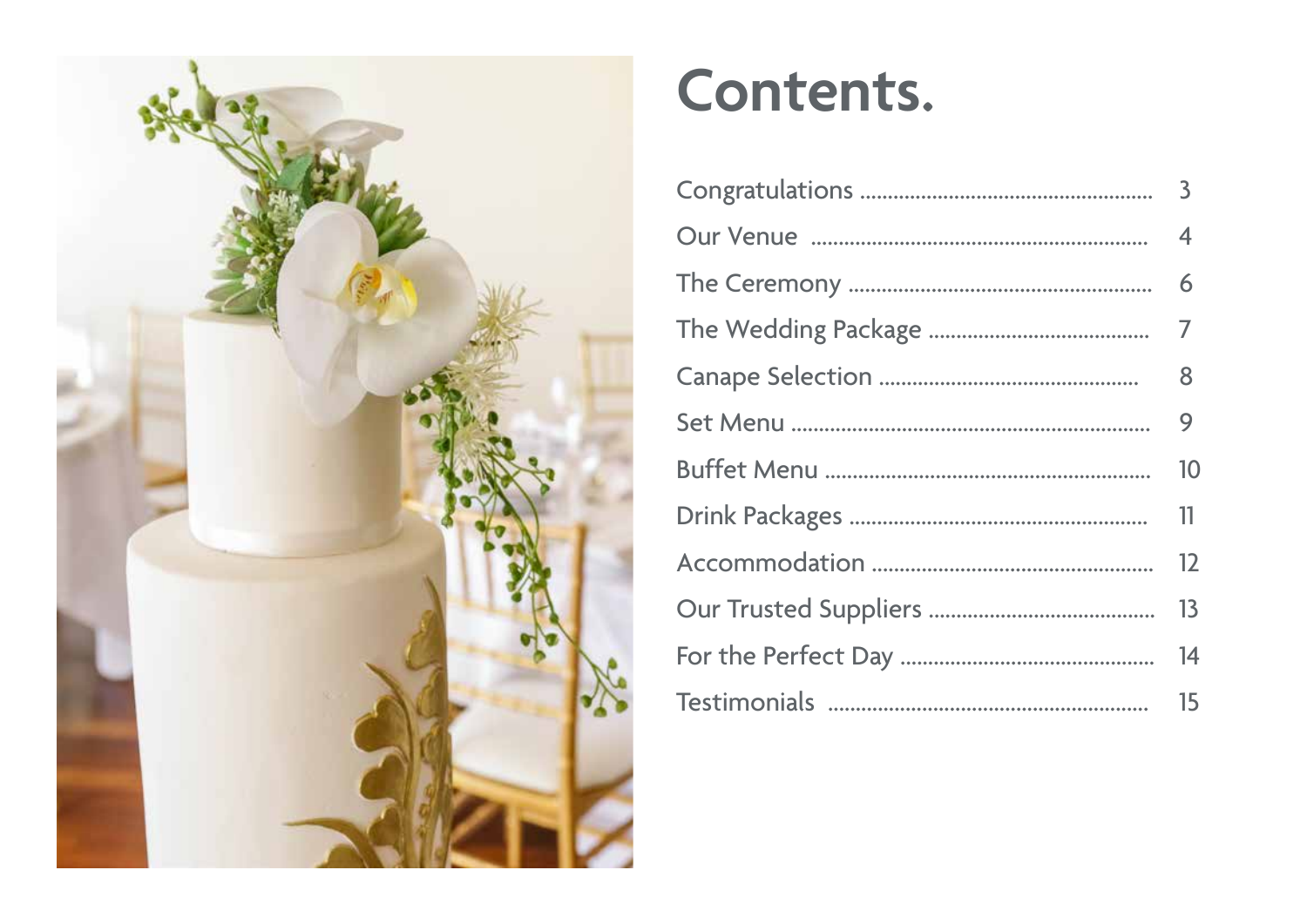# **Congratulations.**

### *" An engagement marks the end of a whirlwind romance and beginning of an eternal love story".*

Firstly, we'd like to congratulate you on your engagement and thank you for considering Crowne Plaza Perth as your preferred wedding venue.

The team at Crowne Plaza Perth recognise that your wedding day is the most memorable day of your life, and how important it is to bring your family and friends together to witness the union of two people in love.

We understand just how significant this special day is to you, which is why we have a dedicated team guiding you through to your wedding day. In this kit you will find all information regarding our Crowne Plaza Wedding packages.

To enquire please contact us on + 61 8 9270 4233 or email meetings-purtr@ihg.com and we would be delighted to discuss your individual requirements and arrange a site inspection of our venue.

We look forward to offering you an unforgettable experience and making your dream wedding the most cherished day of your life.

**Crowne Plaza Perth**

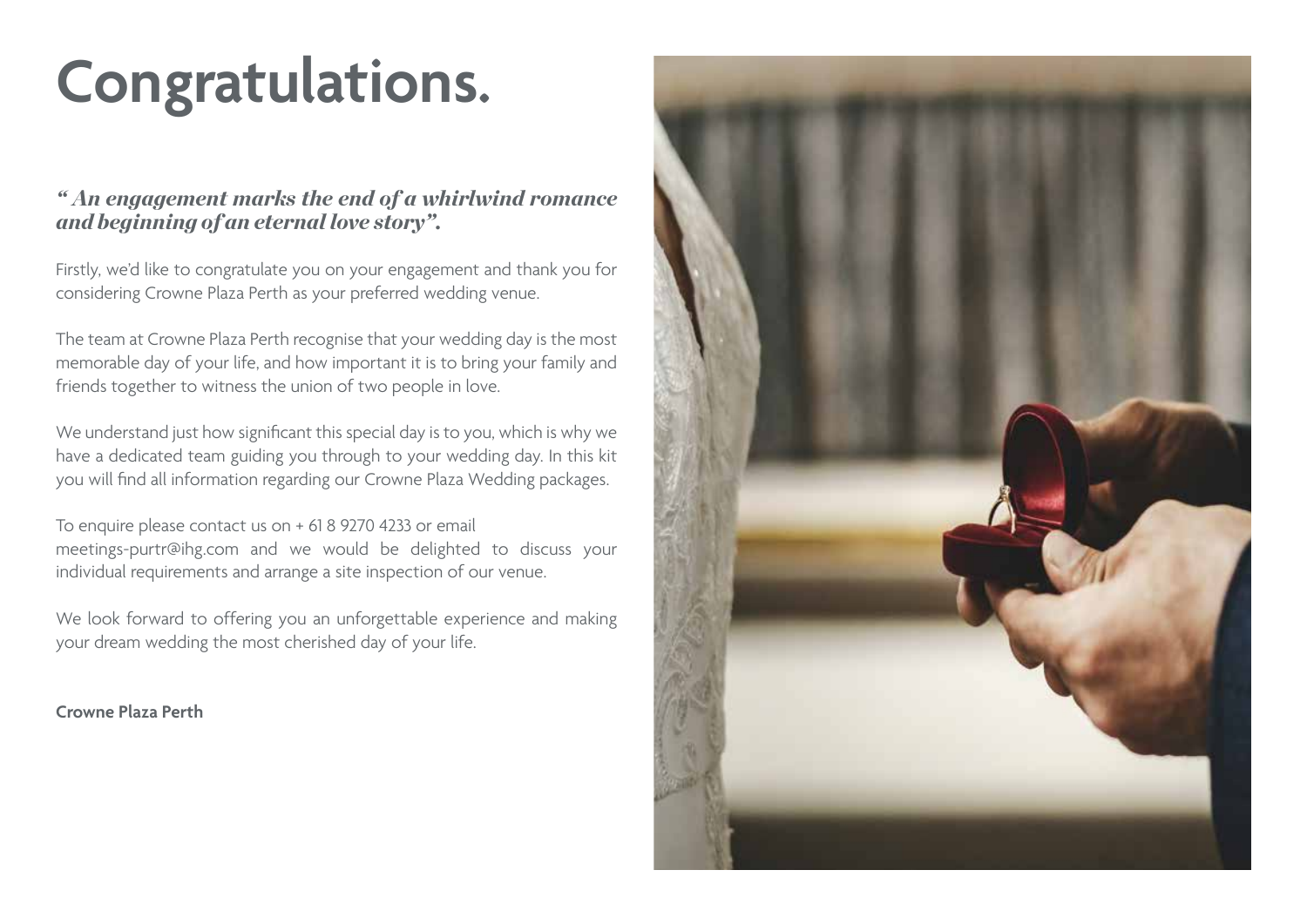# **Our Venue.**

With your upcoming nuptials, the first step is to select the perfect venue for your dream day.

### **Gusti Restaurant**

**Banquet style: 40 guests Cocktail style: 60 guests**

Be captured by the romantic setting of Gusti Restaurant highlighting Perth's infamous Swan River and perfectly manicured park lands as the spectacular backdrop on your wedding day.

Gusti Restaurant is decorated in a breezy contemporary style, featuring polished timber flooring with custom built bi-fold doors offering an abundance of natural light from floor to ceiling. Our restaurant boasts a neutral colour pallet, with white walls, glass light fixtures and built-in buffet facilities separating the front and rear sections of Gusti Restaurant.

**Gusti Terrace Banquet style: 50 guests Cocktail style: 60 guests**

Celebrate the joining of your two families, under the canopies of the palms featuring uninterrupted views of the Swan River and accompanied with 180 degree views of the nearby parklands.

Gusti Terrace is located on level one of the hotel and decorated with contemporary furnishings. Our terrace provides guests with the ultimate experience, featuring a private pop-up bar and direct street access, it's the perfect spot to mingle under the stars.

Gusti Terrace is an adjoining space of our Gusti Restaurant separated by custom built bi-fold doors.



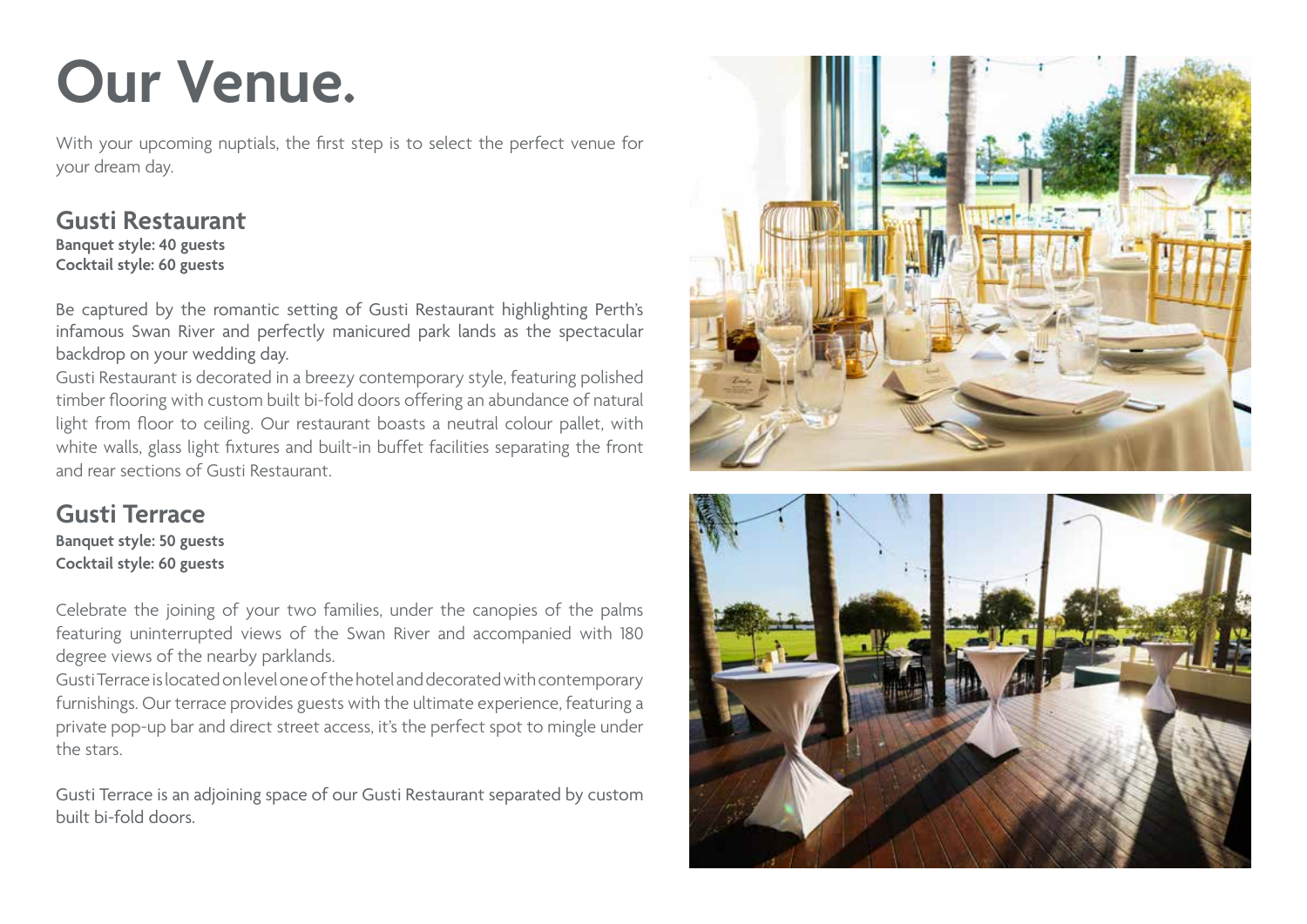# **Our Venue.**

### **Stirling Rooms**

**Banquet style: 60 guests Cocktail style: 90 guests**

The largest function room space within the hotel, the Stirling Rooms offer couples an intimate reception experience as it features it's own entrance to the hotel along with it's own pre-function space.

The Stirling Room is located on the ground level and decorated in a neutral colour pallet enabling couples the flexibility to customise the room to suit their style. This function space also has the added benefits of being a pillarless room and includes recess ceiling lighting.





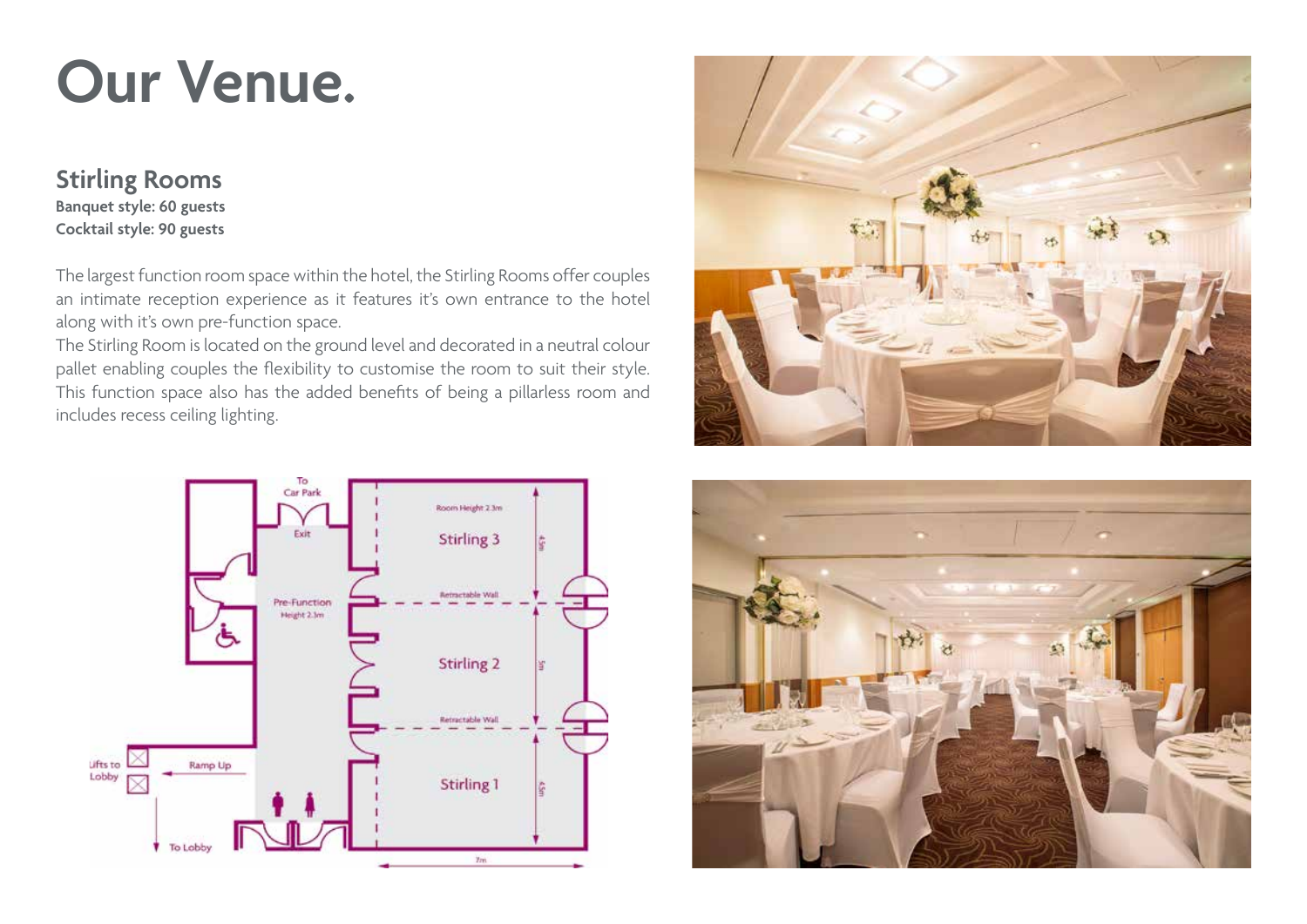# **The Ceremony.**

At Crowne Plaza Perth, we treat every wedding as though it is our own. Looking after the finer details from the beginning to the end, the team at Crowne Plaza Perth will ensure every aspect of your wedding is exactly as you imagined it.

## **The Pool Deck**

Our most popular ceremony venue, this unique space is located on level three of the hotel featuring a 20 meter open air infinity pool with captivating views of the Swan River and surrounding parklands. The pool deck is the perfect place to exchange your vows.

### **The Gusti Terrace**

Say 'I do' under the palm canopies featuring the Swan River and parklands as your ceremony back drop. Located on level one, Gusti Terrace provides couples with the flexibility and ease of hosting both your ceremony and reception in the one adjoining venue.





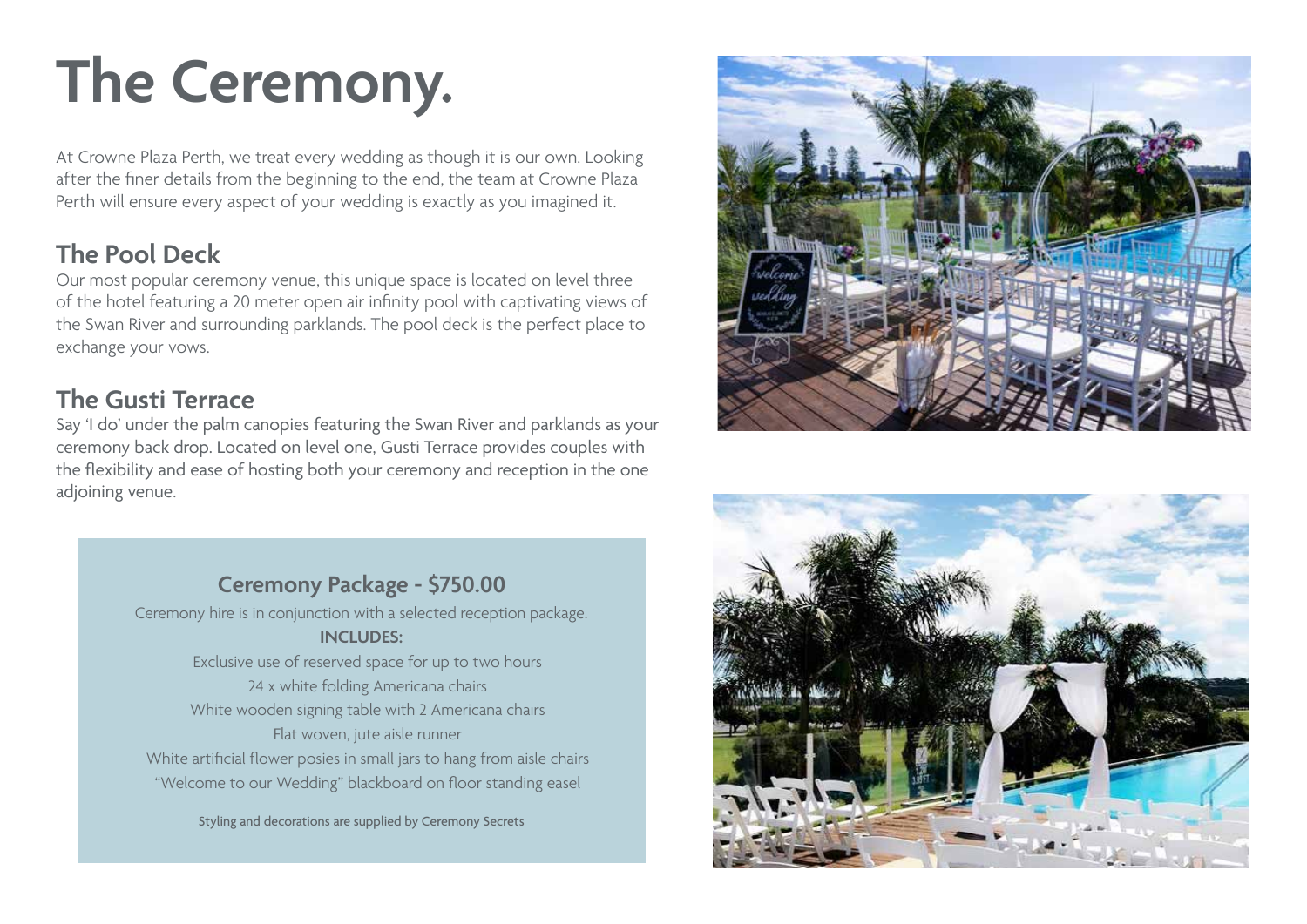

# **The Wedding Package.**

## **\$99.00 PER PERSON\* Reception Package Inclusions:**

30 minutes canapé package - 3 choices from the canapé selection 5 hour exclusive venue hire use 2 course set menu (alternative drop) or buffet option 3 hour standard beverage package Wedding cake cutting from our head chef and served on platters Cocktail high-bar tables for pre-dinner drinks Choice of trestle or round tables Stylish white table cloths, napkins and stainless steel cutlery Lectern, microphone and portable sound system with USB capabilities Complimentary use of projectors or screens

# **Add ons and Upgrades**

- Upgrade to 1 hour canapés package \$10.00 per person
- Upgrade to 3 course set menu \$10.00 per person
- Upgrade to 3 hour premium beverage package \$10.00 per person
- Upgrade to 4 hour standard beverage package \$10.00 per person
- Upgrade to 4 hour premium beverage package \$16.00 per person
- Upgrade to 5 hour standard beverage package \$16.00 per person
- Upgrade to 5 hour premium beverage package \$24.00 per person
- Add on tea and coffee (self-service machine) \$4.50 per person
- Add on wedding cake cutting, individually plated and served with whipped cream and berry coulis \$3.00 per person

\* Terms and conditions apply. Minimum numbers are required. Valid for weddings held from March 2019 - December 2019 and subject to availability.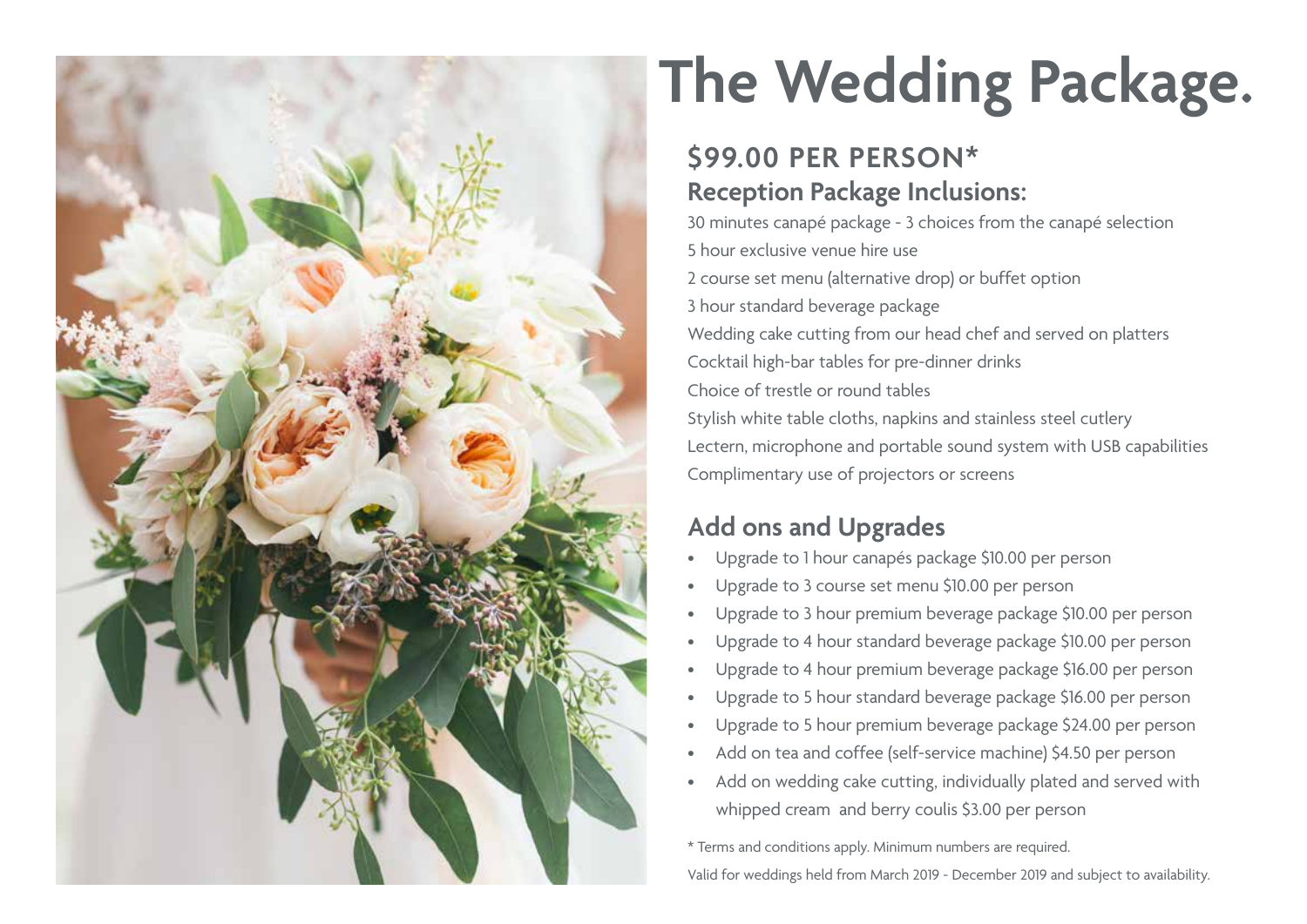# **Canapé Selection.**

**30 minute package**  \$14.00 per person choose 3 items

 **1 hour package**  \$24.00 per person choose 4 items

**2 hour package**  \$34.00 per person choose 6 items

**3 hour package** \$44.00 per person choose 8 items

## **Cold Canapés**

- Tomato, onion bruschetta with balsamic and fresh basil (GF available, D, V)
- Salmon rilette with spiced avocado on sourdough (GF available, D, S)
- Chilli coriander prawns with mint yoghurt (S, D, GF)
- Pumpkin mousse, grilled zucchini on blinis (D, V)
- Goat cheese, olive, onion tart (D, V)
- Deli sliced meats crostini with balsamic glaze (S, N, P)
- Thai beef salad with sweet, spicy dressing (N)
- Beetroot hummus, grilled vegetables, feta, flat bread (D)

# **Hot Canapés**

- Homemade mushroom arancini with aioli (D, V)
- Potato spinach cake with tamarind sauce (GF available, V)
- Slow cooked pork pies (P)
- Crispy prawn gyoza with wasabi mayo (P, D, S)
- Malay style chicken satay with peanut sambal (P, N)
- Grilled lamb merguez sausage (GF)
- Cauliflower bhaji with mango chutney (V)
- Crispy tempura vegetables with sesame dressing (D)

# **Dessert Canapés**

- Petit assorted cheesecake (D)
- Carrot cake slice (N, D)
- Chocolate nut brownie (D, N)
- Vanilla slice (D)
- Chocolate profiteroles with pastry cream (D)
- Individual fruit mousse tarts (D)



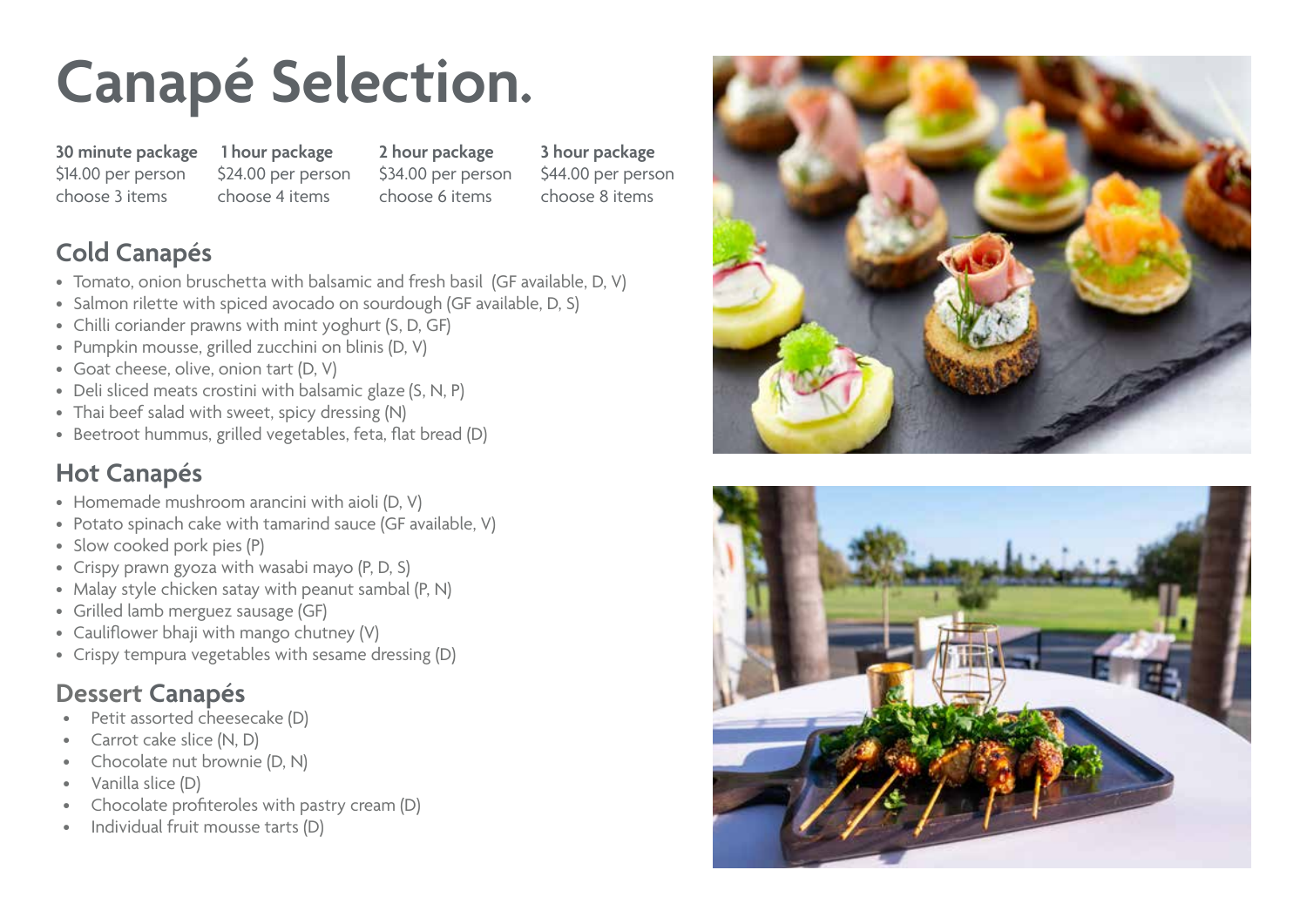# **Set Menu.**

### **2 course \$60.00 per person | 3 course \$70.00 per person**

Each course will be served alternatively. Please select two dishes for each course.

## **Entrée**

- **• Dill salmon rillete** (S, N, D) Sourdough, spiced gucamole, herb apple salad, balsamic
- **• Prawn cocktail** (S, D, GF available) Wine poached prawn cutlets, avocado mousse, crisps, cocktail sauce, baby cos
- **• Chickpea, royal blue potato, spinach cake** (V, GF) Tamarind sauce, coriander salad
- **• Carpaccio beef** (D, GF) Rocket salad, shaved parmesan, truffle oil, blistered capers

## **Mains**

- **• Crispy skin salmon** (S, D, GF, N) New potatoes, broad beans, romesco coulis, rocket and almond pesto
- **• Amelia park lamb cutlets** (D, GF) Carrots two ways, carrot puree, baby carrots, roasted beets, red wine jus
- **• 300 grams City black sirloin** (D, GF) Potato dauphinoise, green beans, mushroom jus
- **• Crispy potato gnocchi** (D, V) Pumpkin, green zucchini, brocollini, baby spinach, parmesan flakes, chilli
- **• Macadamia crusted chicken supreme** (D, N) Parsley mash potato, green beans, pan jus

## **Dessert**

- **• Warm chocolate fondant** (D) Vanilla gelato, milk chocolate flakes
- **• Caramelised lemon tart** (D, N) Fruit of the forest sorbet, raspberry coulis, praline
- **• Margaret River Capel cheddar** (D, N, GF available) Quince paste, crackers, dried fruits, grapes

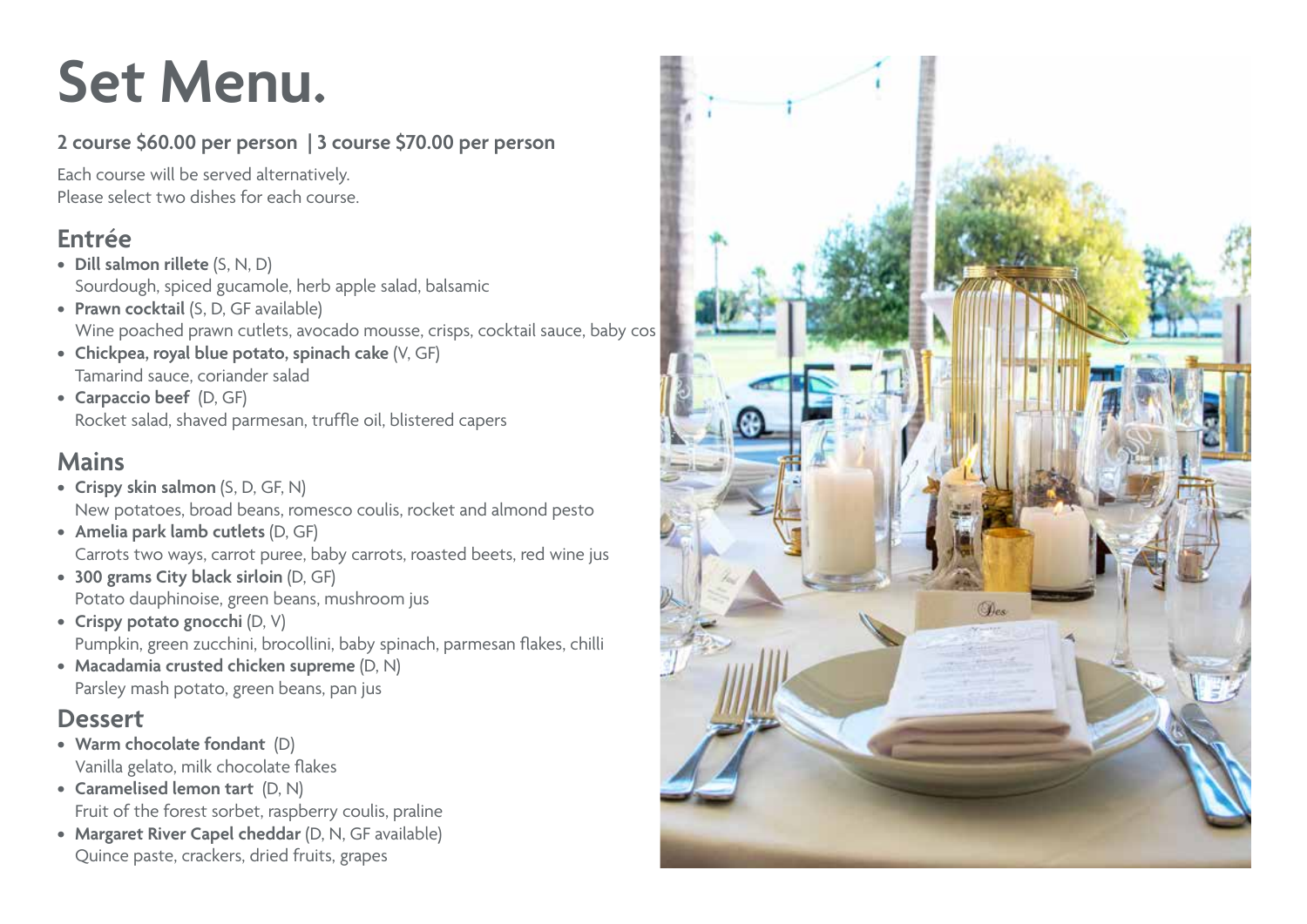# **Buffet Menu.**

### **\$65.00 per person**

## **Salads and Breads**

- Assorted rolls and loafs with condiments and relishes (D, GF available)
- Mixed garden vegetable and mesclun salad (GF)
- Heirloom carrots, beetroot, zucchini, red radish with beetroot feta hummus (D, N, GF)
- Choice of soup: honey roasted pumpkin or chicken sweet corn (GF available)

## **Main**

- Crispy skin salmon with pickled vegetables and béarnaise sauce (GF, D)
- Grilled beef steak with creamy mushroom jus (GF, D)
- Potato gnocchi with pumpkin, crumbled feta, broccoli, spinach cream sauce (D, V)
- Kerala style pepper chicken with coconut (D, GF)
- Assorted steamed vegetables with almond herb butter (D, GF)
- Rosemary salted chat potatoes (GF, D)
- Steamed aromatic rice (D, GF)

# **Desserts**

- Assorted petit desserts profiteroles, vanilla slice, chocolate brownie (D, N)
- Carrot cake (D, N)
- Tiramisu (D, N)
- Mango peach cheese cake (D, N)
- Assorted fruit platter (GF)



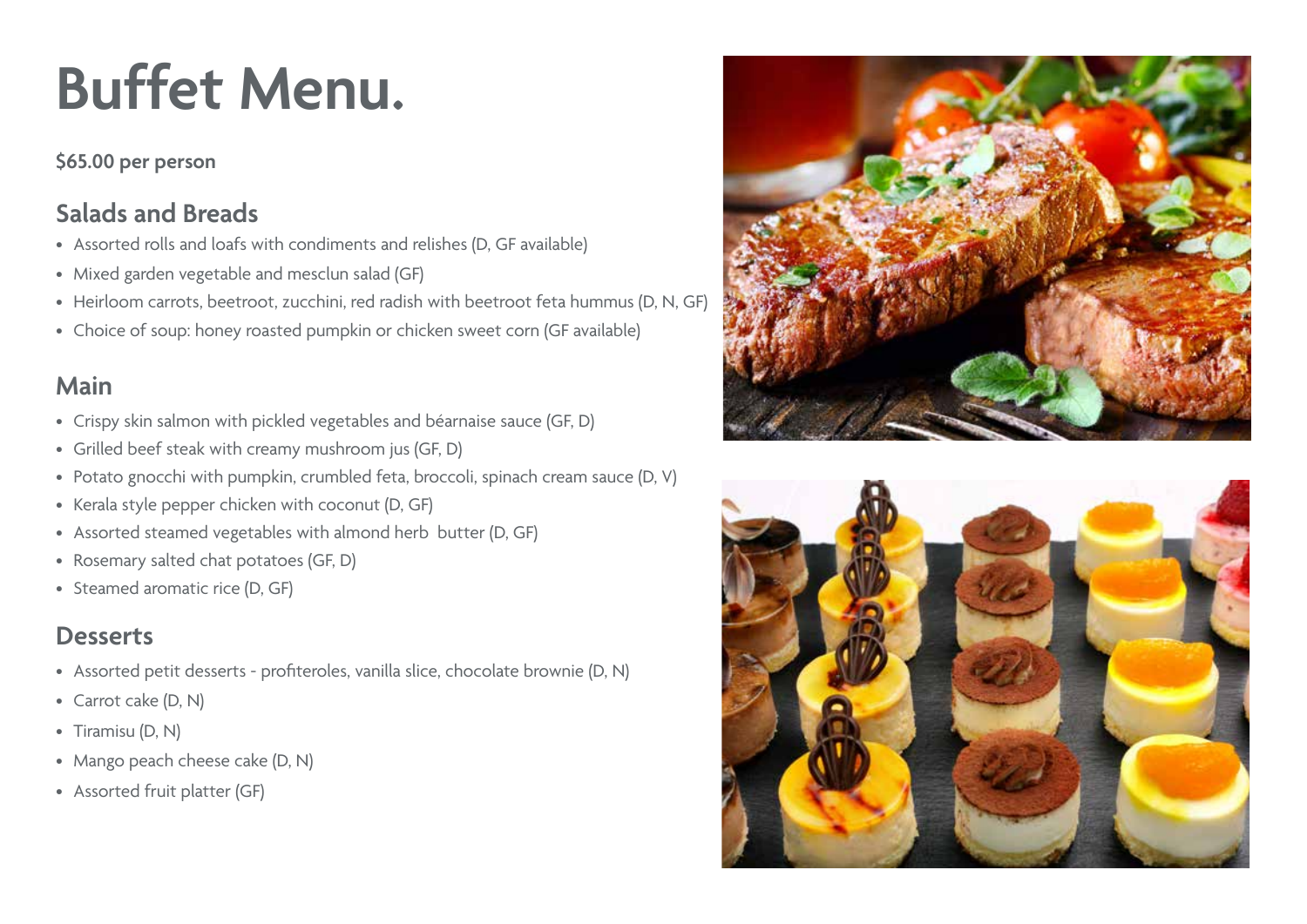# **Beverage Packages.**

**We offer a choice in beverage packages to suit all budgets and tastes. Alternatively, beverages can be purchased on a consumption basis.**

## **Standard Package**

1 hour package \$26.00 per person 2 hour package \$34.00 per person 3 hour package \$40.00 per person 4 hour package \$48.00 per person

• Beer Carlton Dry | Pure Blonde

- House white
- House red
- House sparkling
- Assorted soft drinks and orange juice

## **Premium Package**

1 hour package \$34.00 per person 2 hour package \$40.00 per person 3 hour package \$46.00 per person 4 hour package \$52.00 per person

• Beer

- Corona | 150 Lashes Pale Ale | Stella Artois
- Western Australian white
- Western Australian red
- Canti Prosecco
- Assorted soft drinks and orange juice

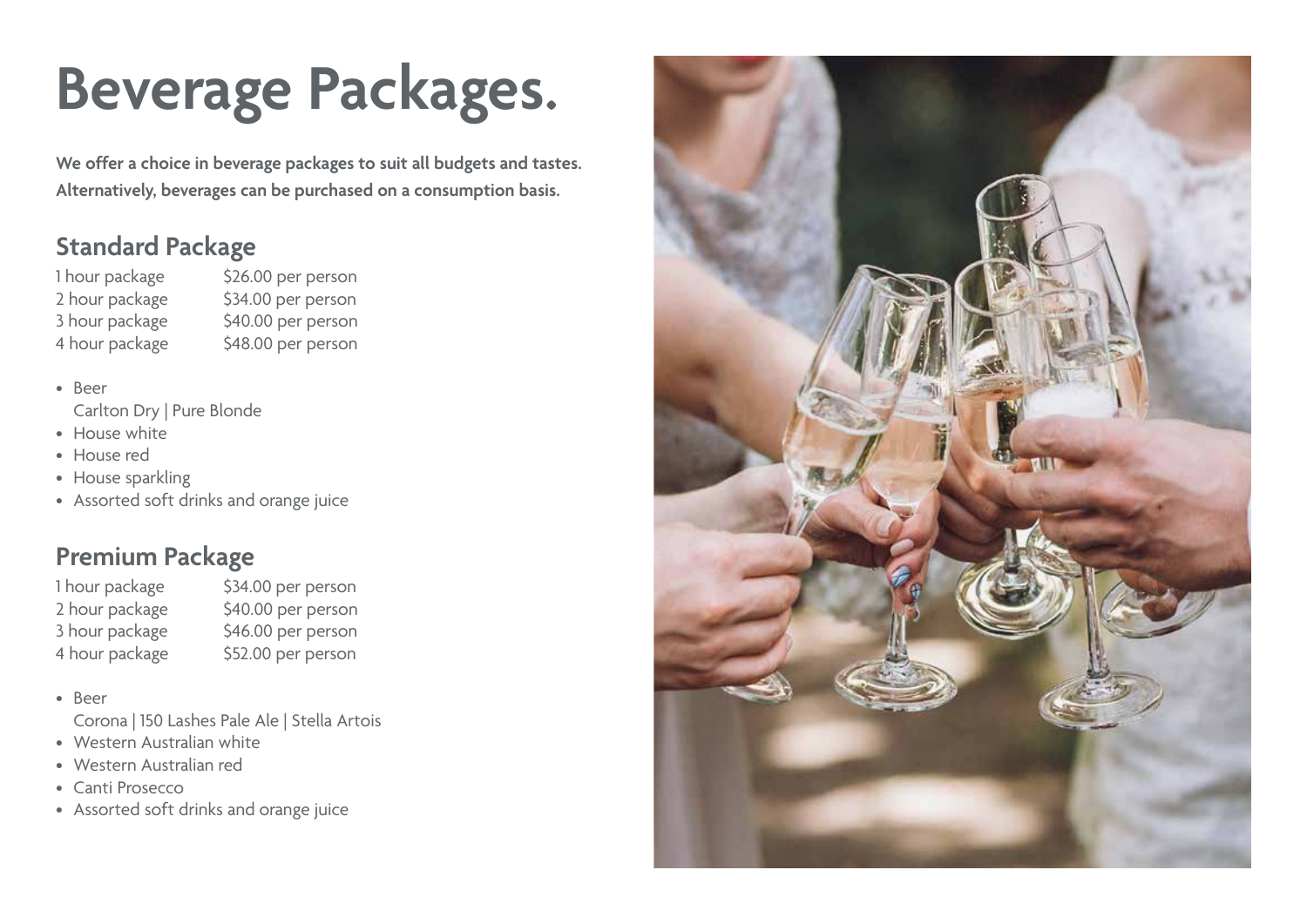# **Accommodation.**

### **The Crowne Plaza Perth Experience**

Take a moment to celebrate as you wind down on your special day. With your room only steps away, its time to kick off your shoes and toast the incredibly exciting road that lies ahead for you both.

Your wedding accommodation package includes:

- Complimentary\* accommodation for the Bridal couple on their wedding night in a stunning Superior River View Room
- Full buffet breakfast at Gusti Restaurant for 2 people
- Late check out at 12 pm
- Valet parking overnight for 1 car

\*Terms and conditions apply. Room type is subject to availability. Minimum spend of \$3,000.00 is required on the wedding reception only.

We are also pleased to provide wedding guests exclusive room rates for your wedding day. To inquire, please contact our Crowne Wedding Coordinator on meetings-purtr@ihg.com or 08 9270 4233.



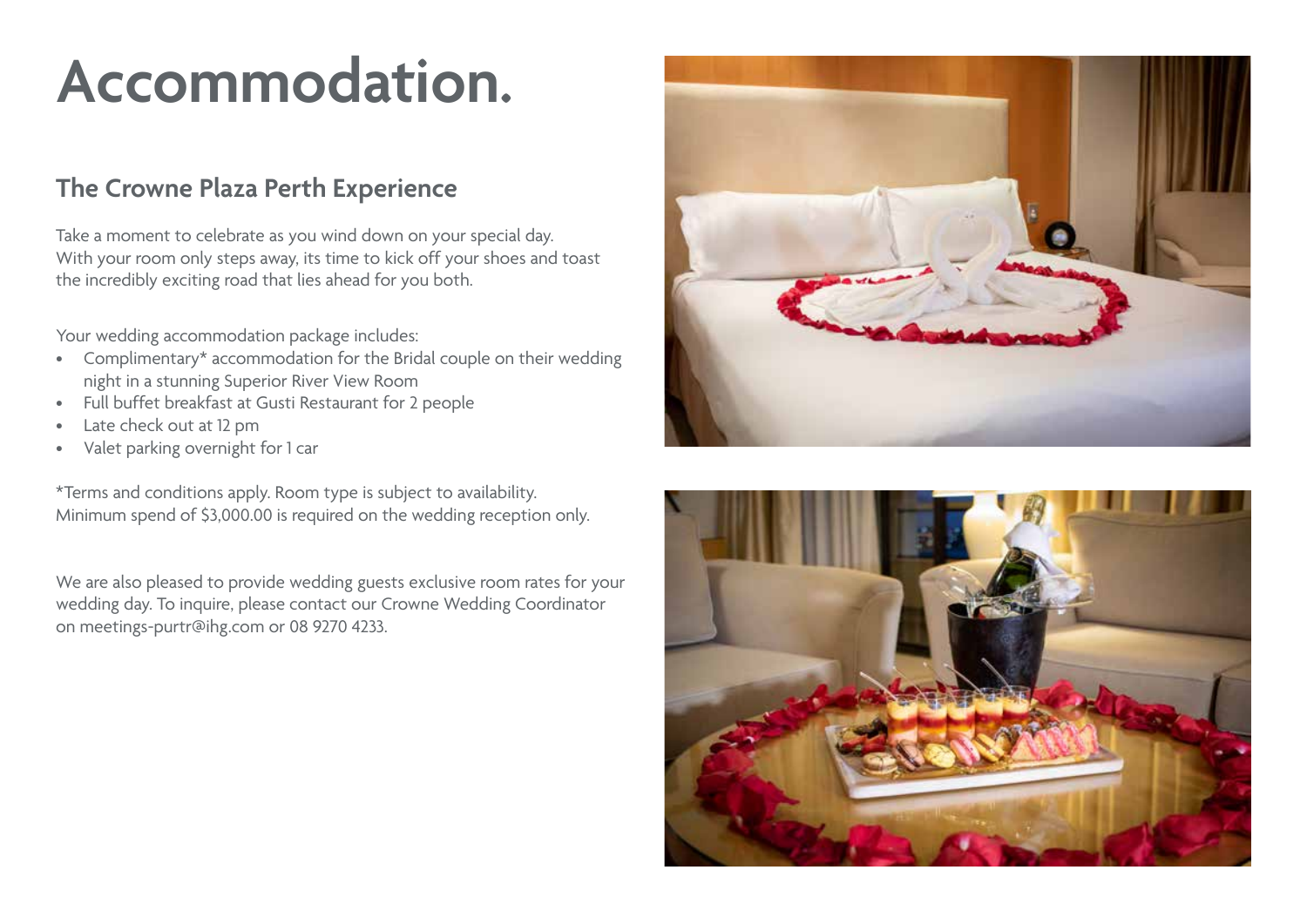# **Our Trusted Suppliers.**

At Crowne Plaza Perth, we understand that it may be difficult to find trusted local suppliers. To assist you with the planning process, we have listed below the following contacts that we have used for previous wedding or events. These suppliers will be able to provide you with a professional and friendly service whilst also having an understanding of our venue requirements.







# **Cakes** Event Styling **Event Styling**<br>
Del's Cakes **Event Styling Del's Cakes Del's Cakes Elegant Chair Events**

**Professional Cake Designer** https://www.facebook.com/delscakedesigns/ **blue chair and Events** - 0402 346 115

 $\mathbf{LICGGL}$  delwynandpete2@bigpond.com  $\mathbf{LICGGL}$ https://www.elegantchairevents.com.au/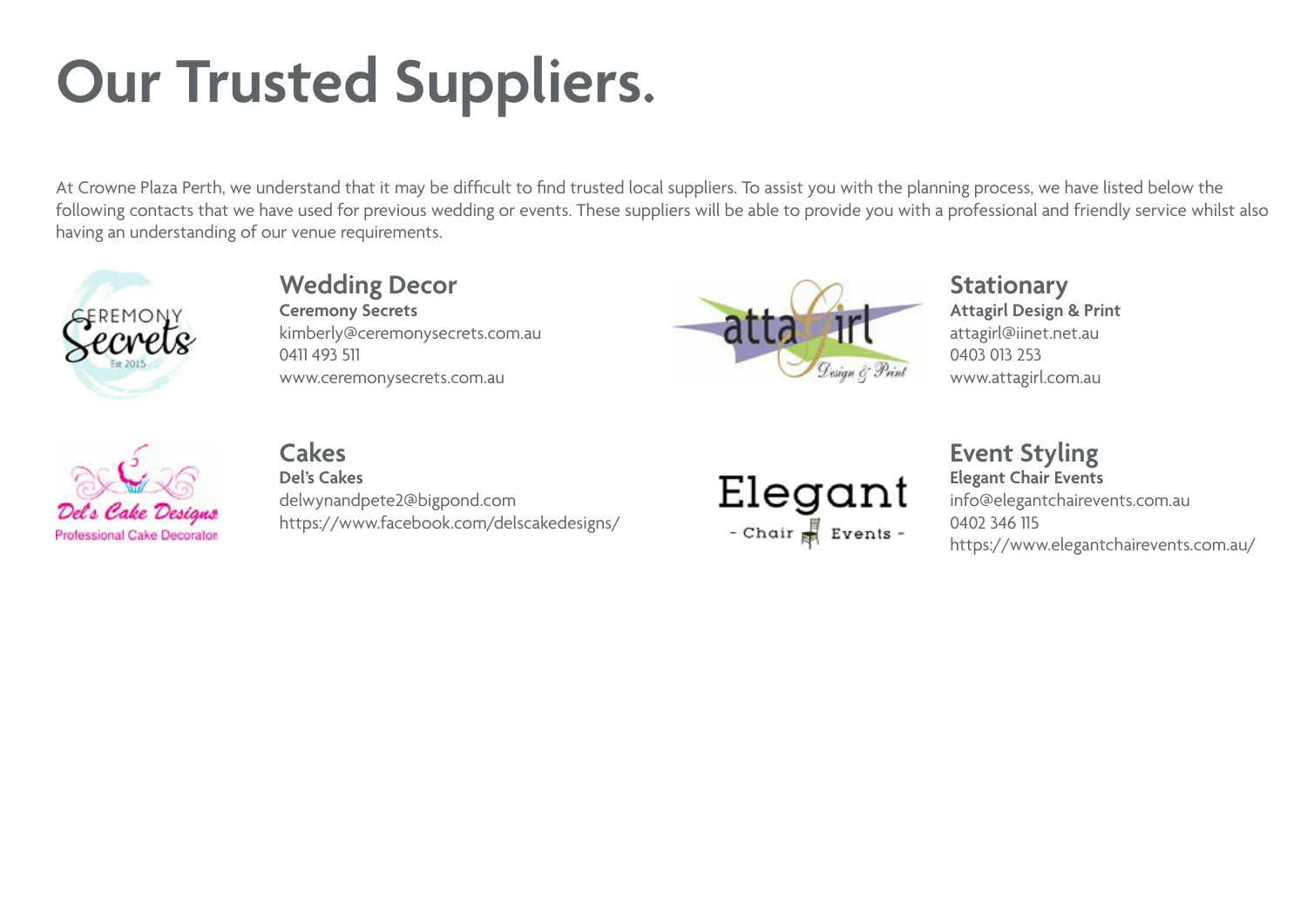# **For the Perfect Day.**

### **PRICING**

All prices are correct at the time/date of publication, however Crowne Plaza Perth reserves the right to change the prices and content without notice. All food and beverage must be consumed in the venue and must be purchased from Gusti Restaurant and Bar.

### **RESPONSIBLE SERVICE OF ALCOHOL**

Gusti Restaurant and Bar is committed to patron care and adheres to the strict Liquor Act of responsible service of alcohol and current licensing laws. The act states that "all licensees, nominees and staff of licensed premises have a responsibility to ensure that the liquor is sold and supplied to patrons in a responsible manner." It is also an offence to supply liquor, allow liquor to be sold to or consumed by a person who is under age of 18 years, or who is unduly intoxicated. We thank you for your co-operation throughout your wedding.

### **SPECIAL DIETARY REQUIREMENTS**

Our team of qualified chefs take extreme care in preparation of menu items, however some food products may contain allergens that individual guests may react to. Please advise of any dietary requirements upon booking and must finalise ten (10) days prior to the event. Contains Dairy - D

Gluten Free / Coeliac (GF options available) Vegetarian - V Contains seafood - S Contain nuts - N Contain peanuts - P

#### **CONFIRMATION AND PAYMENTS**

Bookings are confirmed upon receipt of a signed contract and paid 50% deposit of the entire catering and or beverage charge. Final numbers and payments must be receive within 14 days prior to any event.

#### **CANCELLATION**

Cancellation made up to 12 weeks prior to booking date will have the deposit reimbursed, less any costs incurred. For cancellations made less than 12 weeks prior to the booking date we will retain 100% of the deposit paid.

### **CAKES**

Cakes are permitted to be brought into the venue without charge. An Indemnity Form must be completed and signed prior to the function date.

### **FINAL GUEST NUMBERS**

Confirmation of guest numbers are required 14 days prior to the wedding. Billing will be determined on the final numbers supplied fourteen (14) days prior.

### **THEMING**

Theming is allowed in the venue however balloons must be weighted to the ground, table or vases. No tape or blu tack are to be placed on any painted walls.

No confetti or scatters. All decorations must be removed from the venue at the conclusion of the event. Gusti Restaurant will not store any items overnight and does not take responsibility for any damages or loss of items.

#### **PATRON CONDUCT**

For the duration of the event you and your guest must agree to act in an orderly manner and abide by all hotel/venue policies and regulation. In the event of any damages caused by you or your guests to the premises or our property during the event you will be held financially responsible. Behaviour from guests that is deemed inappropriate will not be tolerated and may result in the expulsion of any guests without financial liability. Crowne Plaza Perth will not accept any responsibilities for damage to or loss of items, before, during or after an event.

#### **EVENT SERVICE SURCHARGE**

Minimum catering number do apply. Please inquire for further details. Public holiday pricing applies. Please speak with your event director should you event fall on a public holiday. All prices are correct at the time/date of publication, however hotel management reserves the right to change prices and content without notice due to market conditions. All food and beverage consumed in meetings rooms, restaurants, bars, public and private function areas must be provided by the hotel unless prior consent has been granted.

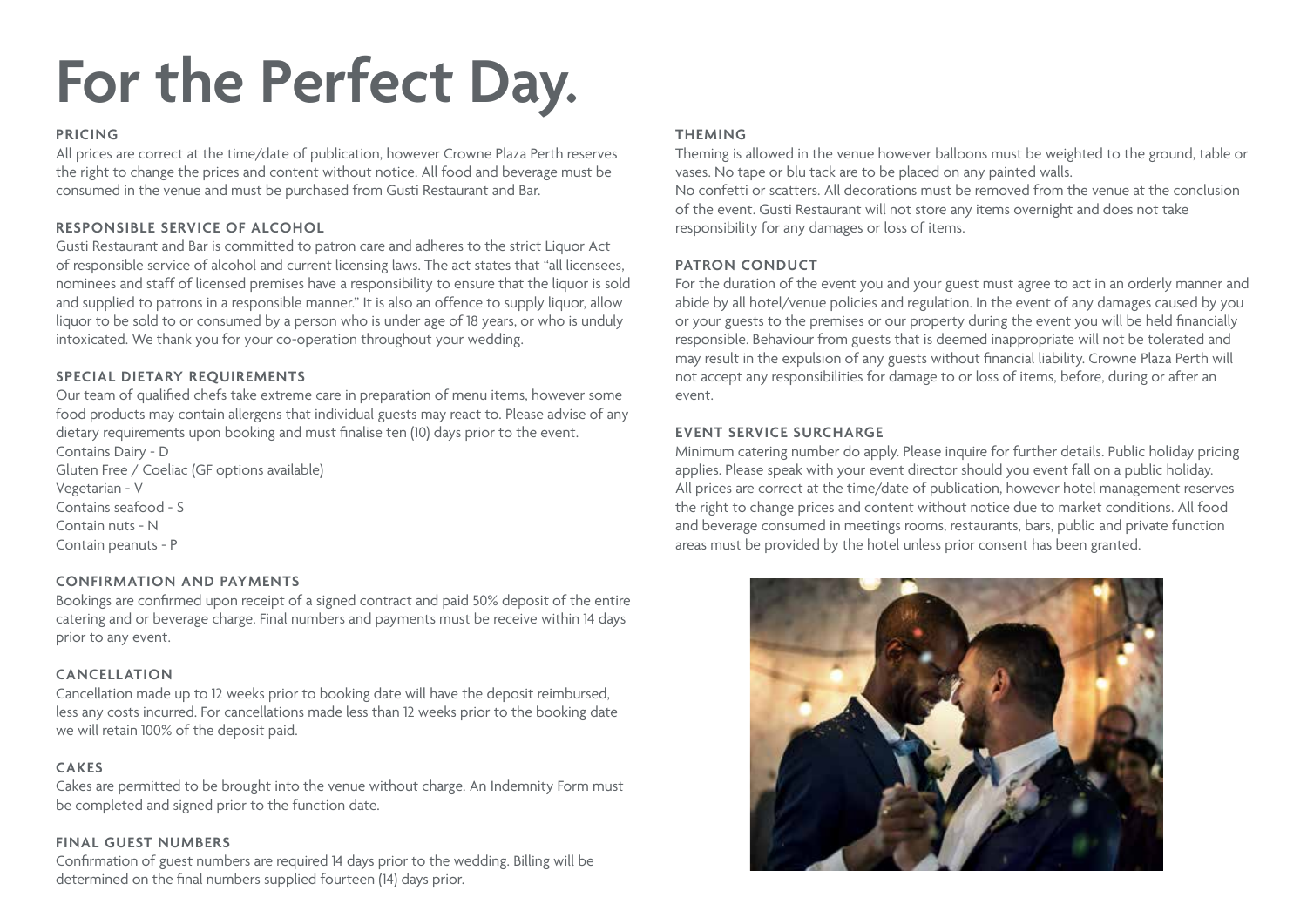# **Testimonials.**

### **Anna and Andrew Douglas**

<sup>T</sup>hank you for making it such a magical time for us all

I would like to thank you for the amazing service and wonderful time we had at our daughters wedding, Anna and Andrew Douglas on November 12th. Maddy organised the whole event and all the accommodation of the guests. What a wonderful person so professional and accommodating. Everything went perfectly and she really made sure it did. The hotel and restaurant staff were amazing. Nothing was too much trouble and they seemed genuinely happy to have us at the hotel and were so very helpful. Nothing was too much trouble.

The restaurant staff looked after us all for numerous meals and the food was incredible for every meal. They even helped us decorate the restaurant for the wedding. The bar man on the night was amazing he knew what everyone was drinking as they approached the bar. The other staff on the night were so very tolerant of the noise and antics. So many of our guests commented what wonderful service they received and what a lovely venue. Thank you for making it such a magical time for us all

Regards Amanda Harris

### **The Enkelman/Harkness Wedding**

Thank you, thank you, thank you for ensuring Jaclyn and Craig's day was so special.

The guest rooms, meals, dining room service, room service, concierge and all staff were faultless. From the moment we stepped in the doors of the hotel everything flowed smoothly. The early check in for the suite was very much appreciated and the bottle of bubbly and plate of fresh fruit a lovely thought. All of the guests at the wedding were very impressed with all facets of their stay and the wedding celebration. The wait staff bought out small colouring and puzzle books for the kids and fussed over them which was so lovely to see.We loved that nothing was too much trouble and everyone of them had a smile on their face We will certainly recommend the hotel to anyone looking for an overnight stay or a function venue.

Again girls thanks for an easy, fantastic day. It was a pleasure to 'work' with you both to plan Jaclyn and Craig's wedding.

Kindest regards Cheryl and the Enkelman & Harkness families

## **Shelley and Shaun Longden**

Well we decided to have a Wedding at the Crowne Plaza Hotel Perth back in December 2018, wow amazing venue.

From the first drop in at the hotel to be greeted by Maddy de Laive, Crowne Meetings Director, who went above and beyond from the first meeting to the day of the wedding. Our wedding was well organised and was the best day ever, thanks to Maddy, Nikki and all of the staff that were involved with the planning and setting up of our wedding. The food, drinks and service was incredible.

I would highly recommend people having their wedding at this beautiful and personalised venue.

Regards, Shelley and Shaun